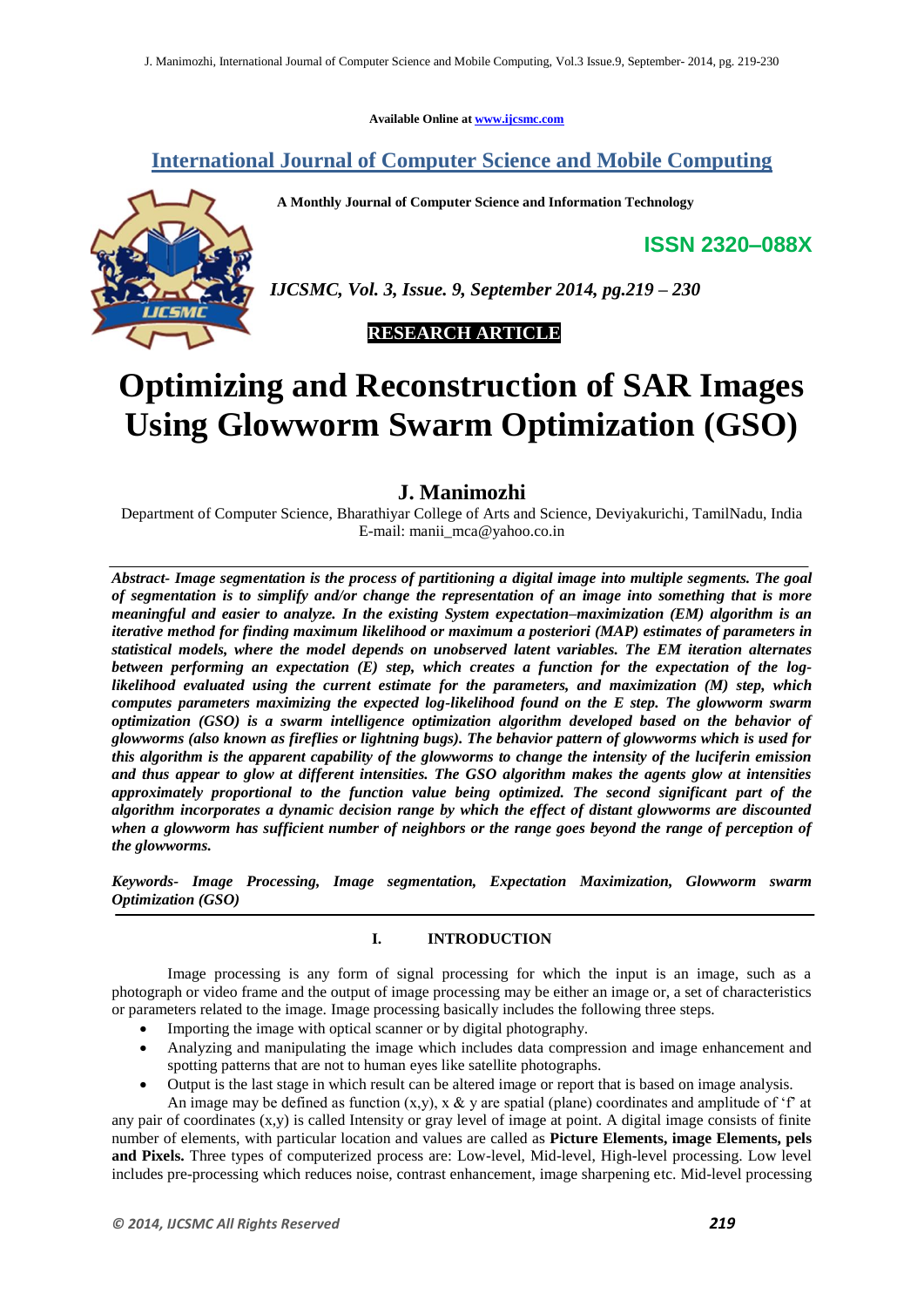includes segmentation, description, classification of an individual objects. High level processing includes recognizing objects. Sources of Digital Images are electromagnetic (EM) energy spectrum. The spectral bands are grouped according to energy per photon ranging from the gamma rays (highest energy) to the radio waves (lowest energy).

# **1.1 STEPS IN DIGITAL IMAGE PROCESSING**

Digital and Analog are the two methods involved in image processing. Image processing combined with many steps. The fundamental steps in digital image processing shown in Fig 1 involves many stages

- Image acquisition
- Image Enhancement
- Color Image Processing
- Image Restoration
- Image Segmentation
- Representation and description
- Recognition and interpretation



Fig1 Steps in image processing

- **Image acquisition**: To acquire a digital image. That acquisition could be simple as being given an image that already in digital form. In this stage involves preprocessing, such as scaling.
- **Image enhancement**: This is the process of manipulating an image so that the result is more suitable than the original for specific application.
- **Image Restoration**: It is an area that also deals with improving the appearance of an image. Which is subjective, image restoration is objective, in that technique tends to based on mathematical or probabilistic models of image degradation.
- **Color Image Processing**: It is an area that has been gaining in importance because of the significant increase in the use of digital images over the Internet.
- **Image segmentation**: To partitions an input image into its constituent parts or objects.
- **Image Compression**: It deals with reducing the storage required to save on image or the bandwidth required to transmit.
- **Image description:** To extract features that result in some quantitative information of interest or features that are basic for differentiating one class of objects from another.
- **Image recognition**: To assign a label to an object based on the information provided by its descriptors.
- **Image interpretation**: To assign meaning to an group of recognized objects.

These are all the fundamental steps in digital image processing. Image segmentation is main step in image processing. In this research work only focused on image segmentation.

#### **1.3 IMAGE SEGMENTATION**

In computer vision, segmentation refers to the process of partitioning a digital image into multiple segments. The goal of segmentation is to simplify and change the representation of an image into something that is more meaningful and easier to analyze. Image segmentation is typically used to locate objects and boundaries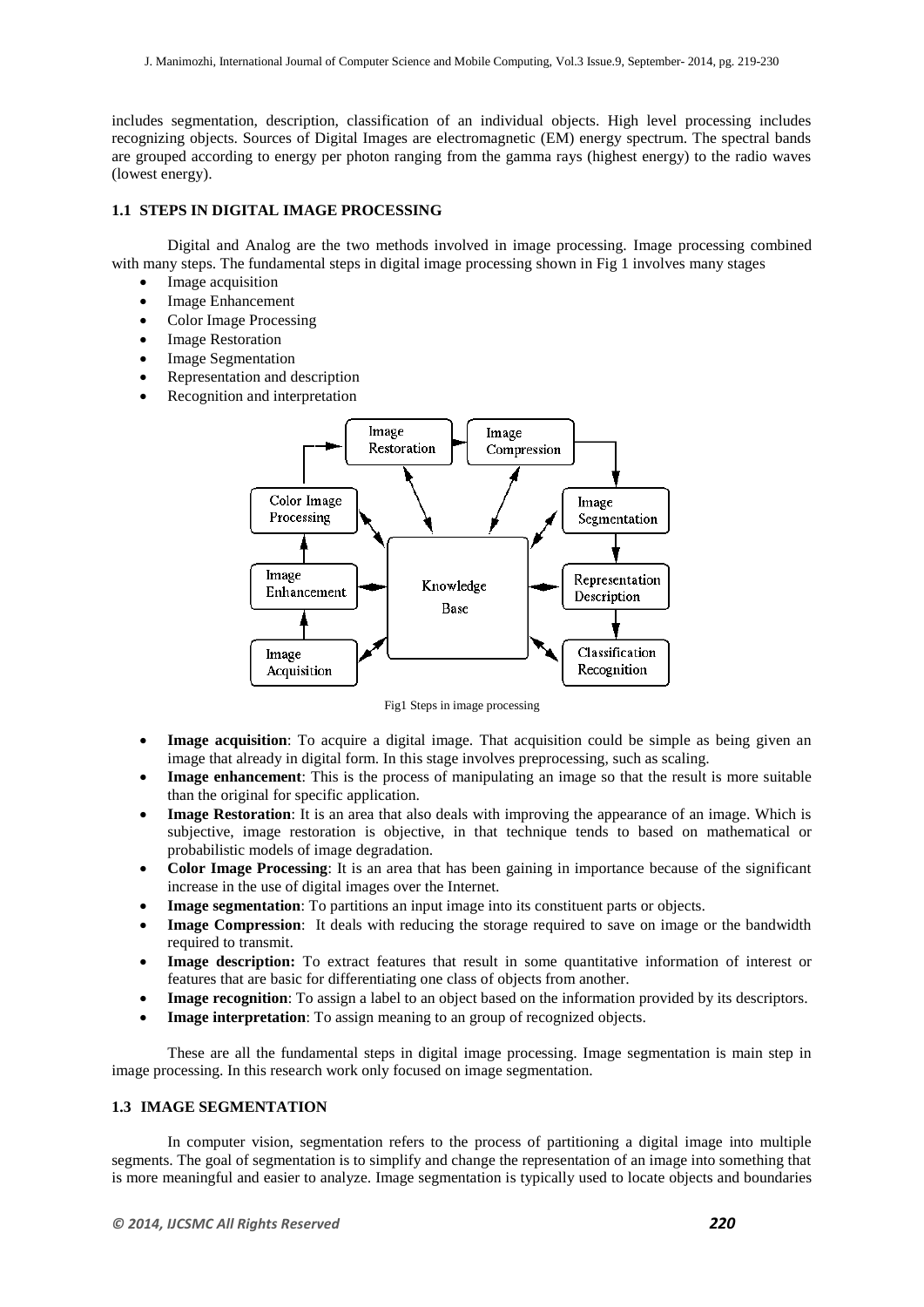(lines, curves, etc.) in images. More precisely, image segmentation is the process of assigning a label to every pixel in an image such that pixels with the same label share certain visual characteristics.

The result of image segmentation is a set of segments that collectively cover the entire image, or a set of contours extracted from the image. Each of the pixels in a region is similar with respect to some characteristic or computed property, such as color intensity, or texture. Adjacent regions are significantly different with respect to the same characteristics. When applied to a stack of images, typical in Medical imaging, the resulting contours after image segmentation can be used to create 3D reconstructions with the help of interpolation algorithms like marching cubes

# **SEGMENTATION TECHNIQUES**

Image segmentation is to subdivide an image into constituent regions or objects. Image segmentation reduces huge amount of unnecessary data while retaining only importance data for image analysis. Segmentation techniques are listed below;

- 1. Histogram Based Methods
- 2. Edge Detection Methods
- 3. Region Growing Methods
- 4. Clustering Based Methods

## **1.3.1 Histogram Based Method**

Histogram-based methods are very efficient when compared to other image segmentation methods because they typically require only one pass through the pixels. In this technique, a histogram is computed from all of the pixels the image, and the peaks and valleys in the histogram are used to locate the clusters in the image. Color or intensity can be used as the measure. A refinement of this technique is to recursively apply the histogram- seeking method to clusters in the image in order to divide them into smaller clusters. This is repeated with smaller and smaller clusters until no more clusters are formed.

One disadvantage of the histogram-seeking method is that it may be difficult to identify significant peaks and valleys in the image. In this technique of image classification distance metric and integrated region matching are familiar. Histogram-based approaches can also be quickly adapted to occur over multiple frames, while maintaining their single pass efficiency. The histogram can be done in multiple fashions when multiple frames are considered. The same approach that is taken with one frame can be applied to multiple, and after the results are merged. Peaks and valleys that were previously difficult to identify are more likely to be distinguishable. The histogram can also be applied on a per pixel basis where the information results are used to determine the most frequent color for the pixel location. This approach segmentation based on active objects and a static environment, resulting in a different type of segmentation useful in Video tracking.

# **1.3.2 Edge Detection Method**

Edge detection is a well-developed field on its own within image processing. Region boundaries and edges are closely related, since there is often a sharp adjustment in intensity at the region boundaries. Edge detection techniques have been used as the base of another segmentation technique. The edges identified by edge detection are often disconnected. To segment an object from an image however, one needs closed region boundaries. Edge is nothing but boundary between two images. Edge detection technique refers to the identification and locating the sharp discontinuities in the image.

# **1.3.3 Region Growing Method**

The first region growing method was the seeded region growing method. This method takes a set of seeds as input along with the image. The seeds mark each of the objects to be segmented. The regions and iteratively grown by comparing all unallocated neighboring pixels to the regions. The difference between a pixel"s intensity value and the region"s mean, is used as a measure of similarity. The pixel with the smallest difference measured this way is allocated to the respective region. This process continues until all pixels are allocated to a region.

Seeded region growing requires seeds as additional input. The segmentation results are dependent on the choice of seeds. Noise the image can cause the seeds to be poorly placed. Unseeded region growing is a modified algorithm that doesn"t require explicit seeds.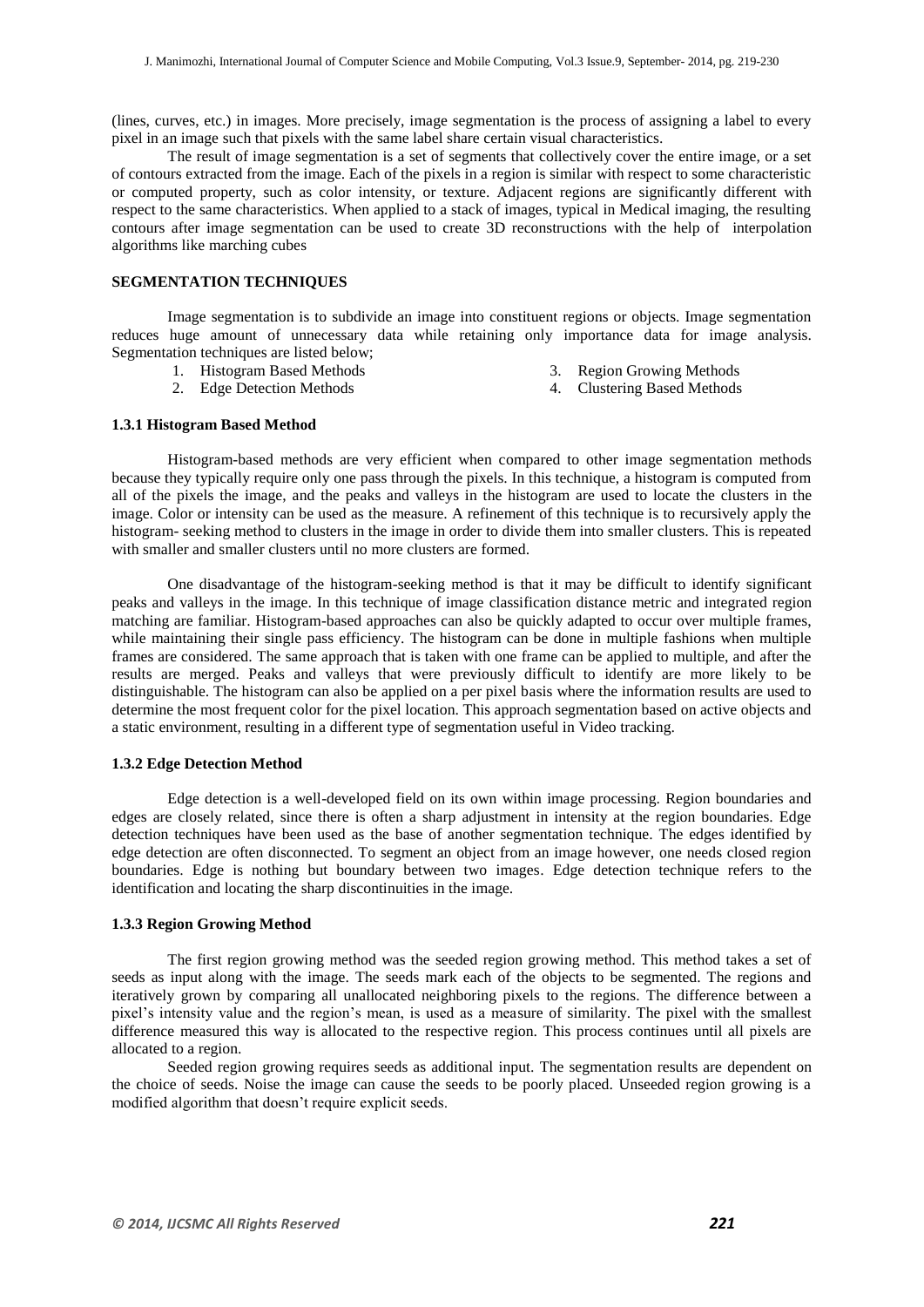## **1.3.4 Clustering based methods**

Image segmentation can be performed effectively by clustering image pixels. Partitioning of data into meaningful subgroups and it can be applied. Clustering analysis [2] either requires the user to provide the seeds for the regions to be segmented or uses non-parametric methods for finding the salient regions without the need for seed points. Clustering is the commonly used applications for image segmentation. Clustering based image segmentation is based on clustering analysis. This thesis work focused on clustering techniques.

# **1.4 EXPECTATION-MAXIMIZATION ALGORITHM**

An Expectation-Maximization (EM) algorithm [14] is used for finding maximum likelihood estimates of parameters in probabilistic models, where the model depends on unobserved latent variables. In order to find maximum likelihood estimate it is necessary find probability density function and log likelihood. The EM algorithm is an efficient iterative procedure to compute the Maximum Likelihood (ML) estimate in the presence of missing or hidden data. Each iteration of the EM algorithm consists of two steps:

**E-step:** In the expectation, or E-step, the missing data are estimated given the observed data and current estimate of the model parameters. This is achieved using the conditional expectation, explaining the choice of terminology.

**M-step**: In the M-step, the likelihood function is maximized under the assumption that the missing data are known. The estimates of the missing data from the E-step are used in lieu of the actual missing data.

## **Properties of EM algorithm**

The EM algorithm has several appealing properties, some of which are:

- Numerically with each iteration likelihood is increasing
	- Under fair general conditions, it has reliable global convergence
	- $\triangleright$  The cost per iteration is generally low, which can offset the larger number of iteration need for the EM algorithm compared to other competing procedures
	- $\triangleright$  It can be used to provide the estimated of missing data

# **Drawbacks of EM algorithm**

- $\triangleright$  EM algorithm slowly converging
- $\triangleright$  Easy to fall local maxima
- $\triangleright$  Fixing initial centroids

# **1.5 OPTIMIZATION ALGORITHM**

An optimization algorithm is an algorithm for finding a value x such that  $f(x)$  is as small (or as large) as possible, for a given function f, possibly with some constraints on x. Here, x can be a scalar or vector of continuous or discrete values. An algorithm terminates in a finite number of steps with a solution. An algorithm is a special case of an iterative method, which generally need not coverage in a finite number of steps. Instead, an iterative method produces a sequence of iterates from which some subsequence converges to a solution.

## **1.5.1 GLOWWORM SWARM OPTIMIZATION (GSO)**

The glowworm swarm optimization (GSO) is a swarm intelligence optimization algorithm developed based on the behavior of glowworms (also known as fireflies or lightning bugs). The behavior pattern of glowworms which is used for this algorithm is the apparent capability of the glowworms to change the intensity of the luciferin emission and thus appear to glow at different intensities.

- The GSO algorithm makes the agents glow at intensities approximately proportional to the function value being optimized. It is assumed that glowworms of brighter intensities attract glowworms that have lower intensity.
- The second significant part of the algorithm incorporates a dynamic decision range by which the effect of distant glowworms are discounted when a glowworm has sufficient number of neighbors or the range goes beyond the range of perception of the glowworms.

The part 2 of the algorithm makes it different from Firefly algorithm where there is no "sufficient number o neighbors" limit and there is no perception limit based on distance. This two "cognitive limits" allows swarms of glowworms to split into subgroups and converge to high function value points. This property of the algorithm allows it to be used to identify multiple peaks of a multi-modal function and makes in part of Evolutionary multi –model optimization algorithms family.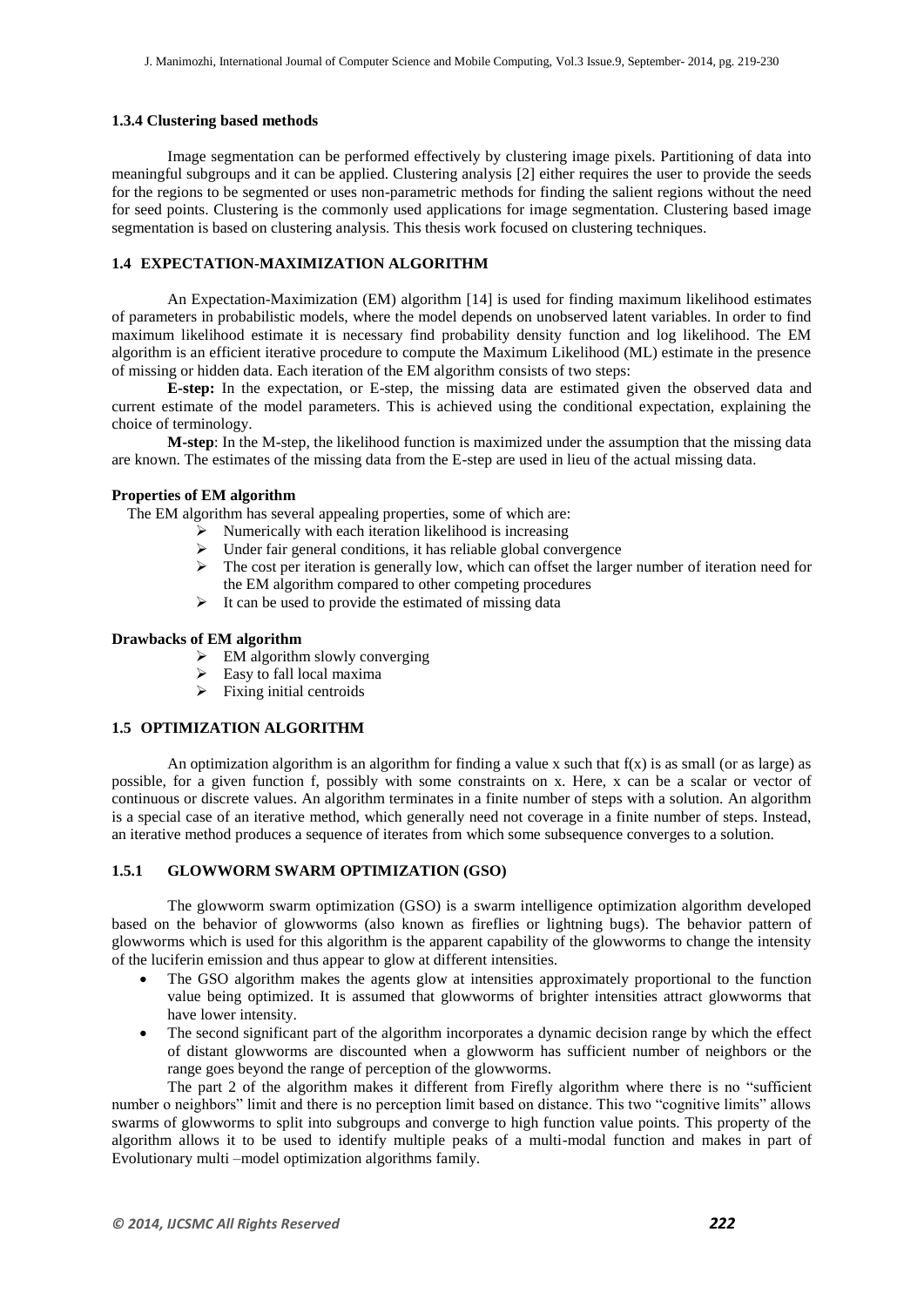It starts by placing a population of *n* glowworms randomly in the search space so that they are well dispersed. Initially, all the glowworms contain an equal quantity of luciferin *I*o. Each iteration consists of a luciferin-update phase followed by a movement phase based on a transition rule.

**Luciferin-update phase:** The luciferin update depends on the function value at the glowworm position. During the luciferin-update phase, each glowworm adds, to its previous luciferin level, a luciferin quantity proportional to the fitness of its current location in the objective function domain.

**Movement phase**: During the movement phase, each glowworm decides, using a probabilistic mechanism, to move toward a neighbor that has a luciferin value higher than its own. That is, glowworms are attracted to neighbors that glow brighter.

**Neighborhood range update rule**: We associate with each agent *i* a neighborhood whose radial range  $r_i$ <sup>d</sup> is dynamic in nature  $(0 < r_i<sup>d</sup> < r_s)$ . The fact that a fixed neighborhood range is not used needs some justification. When the glowworms depend only on local information to decide their movements, it is expected that the number of peaks captured would be a functions of the redial sensor range.

## **1.6 OBJECTIVE OF THE RESEARCH**

The main objective is to partition an image into meaningful regions and is an important step before an image recognition process. Optimal initial value fix the GMM EM algorithm propose GSO instead of GMM. In the initial stage, the GSO is executed for a short period for automatic clustering, forming spherical or close to spherical shape clusters. The result from GSO is used as the initial seed of the EM algorithm. The EM algorithm will be applied for refining and generating the final result.

#### **II. LITERATURE REVIEW**

# **2.1 Expectation-Maximization algorithm**

**Mohamed Ali Mahjoub** et al.[4], introduce a Bayesian image segmentation algorithm based on finite mixtures. An EM algorithm is developed to estimate parameters of the Gaussian mixtures. The finite mixture is a flexible and powerful probabilistic modeling tool. It can be used to provide a model-based clustering in the field of pattern recognition. The obtained results have shown a significant improvement of our approach compared to the standard version of EM algorithm

**Y. Ramadevi** et al.[5], Image segmentation is to partition an image into meaningful regions with respect to a particular application. This paper discusses the interaction between image segmentation and object recognition in the framework of Expectation-Maximization (EM) algorithm. Threshold is image processing technique for converting grayscale or color image to a binary image based upon a threshold value.

**GAO Yan-Yu** et al.[6], Automatic image annotation, which aims at automatically identifying and then assigning semantic keyword to the meaningful objects in a digital image, is not a very difficult task for human but has been regarded as a difficult and challenging problem to machines. Propose a hierarchical annotation scheme considering that generally human visual identification to a scenery object is a rough-to-fine hierarchical process.

**Mohammed A-Megeed Salem** et al.[7], Multi-resolution analysis is an established part of human vision system. It builds different representation of an image which a spatial resolution adapted to the size of objects of interest and to its level of relevance.

**Xian-Bin Wen, Hua Zhang and Ze-Tao Jiang[8]** A valid unsupervised and multiscale segmentation of synthetic aperture radar (SAR) imagery is proposed by a combination GA-EM of the Expectation Maximization (EM) algorithm with the genetic algorithm (GA). This approach benefits from the properties of the Genetic and the EM algorithm by combination of both into a single procedure.

**Qinpei Zhao** et al.<sup>[9]</sup>, As EM starts with a random (potentially poor) solution, the final result of EM highly depends on the initialization. To avoid the sensitivity to initialization, RSEM randomly picks a component and relocates it to a random position. The parameters of the components will be modified accordingly. The procedure of randomization breaks up the configuration of the previous step, which can overcome the problems of EM.

**Xuchao Li, Suxuan Bian [10],** An unsupervised image segmentation algorithm is proposed, which combines spatial constraints with a kernel fuzzy c-means (KFCM) clustering algorithm. In order to overcome the shortcomings, the contents of image is characterized by Gaussian mixture model, and the parameters of model are estimated by modified expectation maximization (EM) algorithm, which overcomes the classical EM algorithm drawbacks that easily trap in local maxima and be susceptible to initial value.

**Tao Song** et al.[11], Recent research discloses that the putamen in human brain has close relationship with some neurological diseases, and the most commonly used methodology in such studies is magnetic resonance (MR) imaging. In order to measure the volume of putamen in MR image, accurate detection is highly desirable.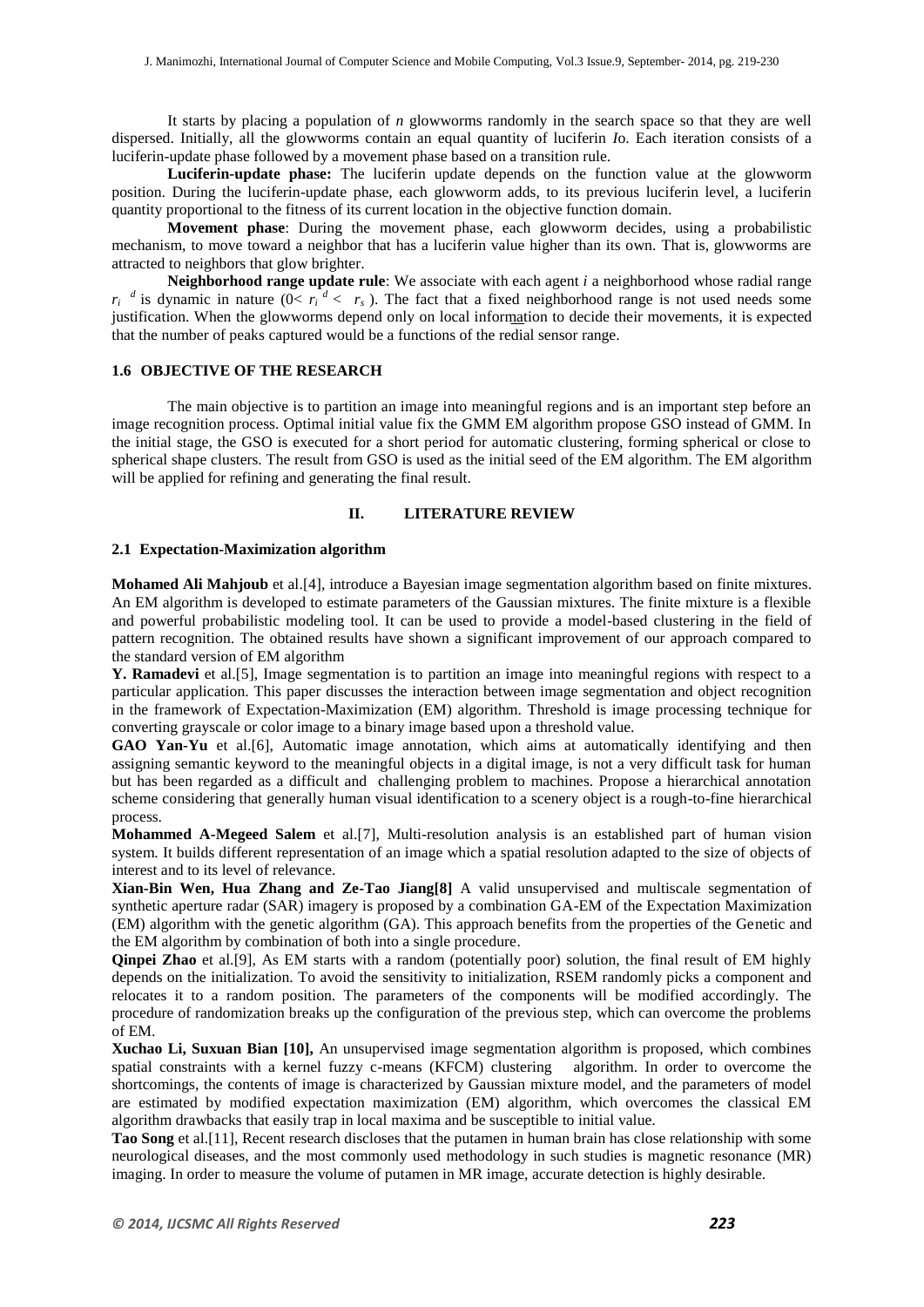**M.A. Balafar** et al.[12], Edge-preserving neighborhood is used to improve an already exist extension for Fuzzy C-Mean (FCM). In the defined neighborhood, a window is centered on the pixel. Then, each sample, in the window, is considered the neighbor of the pixel if there is not any edge between the sample and the pixel.

**Iasonas Kokkinos** et al.[13], formulate the interaction between image segmentation and object recognition in the framework of the Expectation-Maximization (EM) algorithm. Consider segmentation as the assignment of image observations to object hypotheses and phrase it as the E-step, while the M-step amounts to fitting the object models to the observations.

**Wafe Boussellaa** et al.[15], new enhanced text extraction algorithm from degraded document images on the basis of the probabilistic models. The observed document image is considered as a mixture of Gaussian densities which represents the foreground and background document image components.

**Ahmed Rekik** et al.[16], presents an optimal and unsupervised satellite image segmentation approach based on Pearson system and k-Means Clustering Algorithm Initialization. Such method could be considered as original by the fact it utilized K-Means clustering algorithm for an optimal initialization of image class number on one hand and it exploited Pearson system for an optimal statistical distributions" affectation of each considered class on the other hand.

**Sankar K. Pal.**[17], The problem of segmentation of multispectral satellite images is addressed. An integration of rough-set-theoretic knowledge extraction, the Expectation Maximization (EM) algorithm, and minimal spanning tree (MST) clustering is described. EM provides the statistical model of the data and handles the associated measurement and representation uncertainties.

#### **2.2 Glowworm Swarm Optimization algorithm**

**K.N. Krishnand, D.Ghose [18]**, Glowworm swarm optimization (GSO), a novel algorithm for the simultaneous computation of multiple optima of multimodal functions. The algorithm shares a few features with some better known swarm intelligence based optimization algorithms, such as ant colony optimization and particle swarm optimization, but with several significant differences.

**Piotr Oramus [19],** Glowworm Swarm Optimization algorithm is applied for the simultaneous capture of multiple optima of multimodal functions. The algorithm uses an ensemble of agents, which scan the search space and exchange information concerning a fitness of their current position.

**Y, Yang et al.[20],** Solving system of nonlinear equations is an important question in scientific calculations and engineering technology field. The problem of solving nonlinear equations is equivalently changed to the problem of function optimization, and then a solution is obtained by artificial glowworm swarm optimization algorithm, considering it as the initial value of Hooke-Jeeves method, a more accurate solution can be obtained.

**Jiakun Liu** et al.<sup>[21]</sup>, In basic GSO algorithm foundation, introduce a conception of definite updating search domains at glowworm position stochastic updating stage to control the change of glowworm position.

**Zhengxin Huang, Yongquan Zhou [22]**, Cluster analysis has become an important technique in exploratory data analysis, pattern recognition, machine learning, neural computing, and other engineering fields. . Two new cluster analysis methods based on glowworm swarm optimization (GSO) algorithm are proposed. The first algorithm showed hoe GSO can be used to self-organization cluster analysis. The second algorithm is hybrid the GSO clustering analysis with the K-means algorithm to accelerate classification. Two clustering algorithms are tested on three data sets; experimental results show that the two kind of clustering algorithm has higher clustering results

# **III. PROPOSED METHODOLOGY FOR IMAGE SEGMENTATION**

# **3.1 EXISTING METHODOGY**

In analyzing the images, accuracy and the results of segmentation become an important factor. According to the input images the accuracy and the results of segmentation to complete the process of segmentation may vary. There are many types segmentation methods are available but here use Expectation-Maximization (EM) algorithm with Gaussian Mixture Models (GMM) based on clustering methods.

The EM (Expectation-Maximization) algorithm is a very popular model based clustering algorithm in many areas of application, in particular for clustering problems, its practical usefulness is often limited by its computational efficiency, In fact, one of the common criticisms of the EM algorithm is, compared to other optimization methods that it converges only at a linear rate. The convergence can be especially slow if the proportion of unobserved to observe information is large. Another drawback of EM is that every iteration it passes through all of the available data. Thus, if the size of the data is very large, even one single iteration of EM can become computationally intense.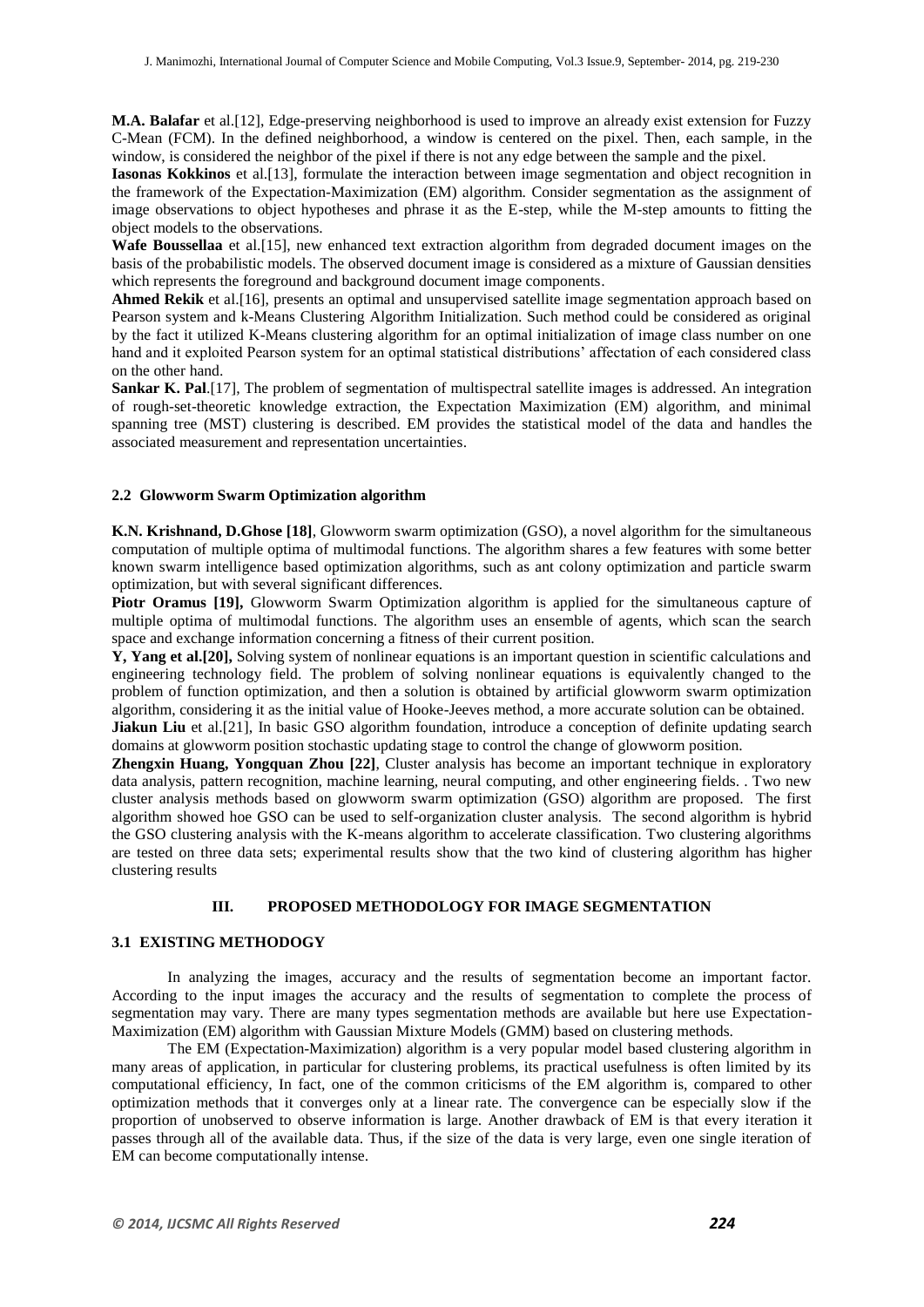Fitting parametric density models such as Gaussian mixture models (GMM) by using the Expectation – Maximization (EM) algorithm can be interpreted as model-based clustering methods where each mixture component is viewed as a cluster. Due to its capability of discovering clusters of arbitrary ellipsoidal shapes, the GMM-EM algorithm is a superior version of K-means. However, as the number of dimensions increases, significant difficulties arise in the estimation of covariance matrices for GMMs.

Furthermore, due to their objective of interest being a non-convex optimization problem. K-means and GMM-EM easily get trapped in local minima, and are very sensitive to initializations. The common practice is to run algorithm many times from different initial values and to employ several local search heuristics.

# **3.2 PROPOSED METHODOLOGY**

GMM-EM algorithm may converge to a local maximum of the observed data likelihood function, depending on starting values. It is very sensitive to initialization. In order to eliminate local maxima problem of GMM-EM clustering the idea of proposed method developed. Glowworm swarm optimization algorithm used for finding the initial seed of Expectation-Expectation (EM) algorithm instead of Gaussian Mixture Model (GMM)

# **3.2.1 Glowworm swarm Optimization (GSO) clustering algorithm**

Propose glowworm swarm optimization (GSO) instead of GMM. In GSO, swarm of agents is initially randomly distributed in the search space. The agents in GSO are thought of as glowworms that carry a luminescence quality called luciferin along with them. The glowworms emit a light whose intensity is proportional to the associated luciferin and interact with other agents within a variable neighborhood. The glowworm identifies its neighbors and computers its movements by exploiting an adaptive neighborhood, which is bounded above by its sensor range. Each glowworm selects using a probabilistic mechanism, a neighbor that has a luciferin value higher than its own and moves toward it. These movements based only on local information and selective neighbor interactions enable the swarm of glowworm to partition into disjoint subgroup that converge on multiple optima of a given multimodal function.

It starts by placing a population of n glowworm randomly in the search space so that they are well dispersed. Initially, all the glowworms contain an equal quantity of luciferin. ∫<sub>o</sub>. Each iteration consists of a luciferin-update phase followed by a movement phase based on a transition rule.

# **GLOWWORM SWARM OPTIMIZATION (GSO) ALGORITHM**

Set number of dimensions=m Set number of glowworm=n Let s be the step size Let  $x_i(t)$  be the location of glowworm I at time t Deploy agents randomly; for i=l to n do  $\int$ i (0)n= $\int$ n  $r_d^i(0)=r0$ Set maximum iteration number = iter max; Set t=l; While (t<iter\_max) do; For each glowworm *i* do: % Luciferin-update phase *li* (t) = (l-*p*)  $l_i$  (t-l) +  $\gamma$  J( $x_i$  (t)); For each glowworm *i* do: % Movement-phase {  $N_i$  (t) = { j: d<sub>*ij*</sub> < rid (t):  $l_i$  (t) <  $l_j$  (t) }; For each glowworm j=N*<sup>i</sup>* (t) do:  $P_{ii}(t) =$  J=Select\_ glowworm (P);  $Xi(t+1) = Xi(t) + S\left(\frac{y(t) - ix(t)}{\| x j(t) - xi(t) \|}\right)$  $(t) - xi(t)$  $xj(t) - xi(t)$  $xj(t) - xi(t)$  $\overline{a}$  $\frac{-x i(t)}{t}$  $r_d^i$  (t+1) =min {r <sub>s</sub>, max{0,rid(t)+β )n<sub>t</sub> -| N<sub>*i*</sub>(t)}}; }  $t \leftarrow t+1$  :

A full parameters analysis is found in Krishnanand and Ghose [11], show that the choice of these parameters has some influence on the performance of the algorithm. In, terms of the total number of peaks

{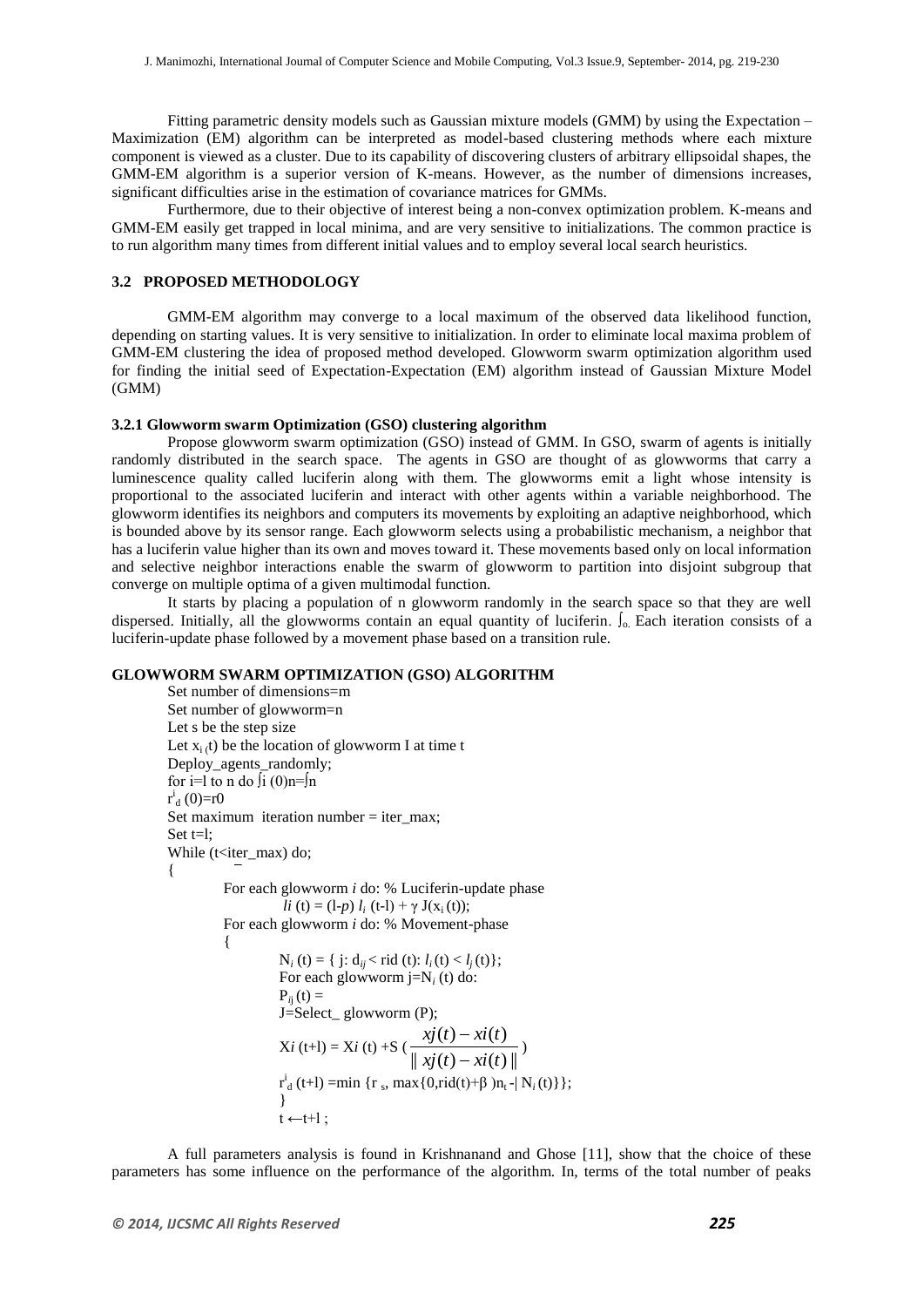captured, Author suggests the parameters selection as shown in Table 1. Thus, only  $n$  and  $r_s$  need to be selected. These parameters value brings more convenience to people to apply the GSO algorithm (Table I).

TABLE I

| 1700 J.M<br>THE GSO ALGORITHM PARAMETER SELECTION |     |      |    |      |    |  |  |
|---------------------------------------------------|-----|------|----|------|----|--|--|
|                                                   |     |      | n, |      | ւն |  |  |
|                                                   | 0.6 | 0.08 |    | 0.03 |    |  |  |

**Algorithm symbolic description:**  $X_i(t)$  is the glowworm *i* in *i* iteration location; l*i*(t) is the luciferin of the glowworm *i* in *t* iteration; N<sub>i</sub>(t) is the neighborhood set of glowworm *i* in *t* iteration;  $r_d^i$  (t) is the dynamic decision domain radius of glowworm *i* in *t* iteration;  $r_s$  is the upper bound of the  $r_d^i(t)$ ;  $P_{ij}(t)$  is the probability of glowworm *i* selects neighbour j ; *n<sup>t</sup>* is the threshold of the number of agents include in the neighbourhood set; ρ is the evaporation rate of luciferin ; γ is the replacement rate of luciferin; β is the rate of change of the neighbourhood range.  $J(x_i(t))$  represents the value of the objective function at agent *i*'s location at time *t*. The glowworms encode the fitness of their current locations, evaluated using the objective function, into a luciferin value that they broadcast to their neighbors. Enhance the GSO clustering by using the Schwefel Function as the objective function.

Schwele"s function is deceptive in that the global minimum is geometrically distant, over the parameter space, from the next best local minima. Therefore, the search algorithms are potentially prone to convergence in the wrong direction. Function has following definition which is shown in Eqn. 1

$$
f(X) = \sum_{i=1}^{n} \left[ -Xi \sin \left( \sqrt{|Xi|} \right) \right]
$$
 (Eqn. 1)

# **3.2.2 Hybrid GSO with Expectation-Maximization clustering algorithm**

In the hybrid algorithm, the algorithm includes two segmentation process; the Glowworm Swarm Optimization and the Expectation–Maximization based on clustering methods. In the initial stage, the GSO is executed for a short period for automatic clustering, forming spherical or close to spherical shape clusters. The result from the GSO is used as the initial seed of the EM algorithm. The EM algorithm will be applied for refining and generating the final result. The hybrid algorithm can be summarized as in Fig 3.1:

> *Step 1*: Start the GSO clustering process until the maximum number of iterations is exceeded;

*Step 2*: The result from the GSO is used as the initial seed of the EM clustering algorithm.

*Step 3*: Start EM process until a stop criterion is met.

 The EM algorithm seeks to final the MLE by iteratively applying the following two steps. Until all pixels in the input images cluster following two steps are repeated.

 **3.1 Expectation step**: Calculate the expected value of the log likelihood function, with respect to the conditional distribution of z given *x* under the current estimate of the parameters *(-) (t).*

**3.2 Maximization step**: Find the parameter which maximizes this quantity.

GSO Algorithm

# **IV. IMPLEMENTATION RESULT AND ANALYSIS**

The proposed algorithm implemented in MATLAB (7.10) it was run under windows7 with Intel®Core i3 CPU with a RAM capacity of 2GB. Propose method to find a initial seed of EM algorithm using Glowworm Swarm Optimization is implemented in MATLAB environment.

The proposed image segmentation technique is evaluated with the help of a Berkley"s image data set. The dataset used in the proposed algorithm is Berkley dataset. The Berkley dataset contained 12,000 handlabeled segmentations of 1,000 Corel dataset images from 30 human subjects. Half of the segmentations were obtained from presenting the subject with a color image; the other half from presenting a grayscale image. The public benchmark based on this data consists of all of the grayscale and color segmentations for 300 images. The images are divided into a training set of 200 images, and a test set of 100 images. Form this large database only the natural images are taken for this proposed algorithm implementation. The human segmented image is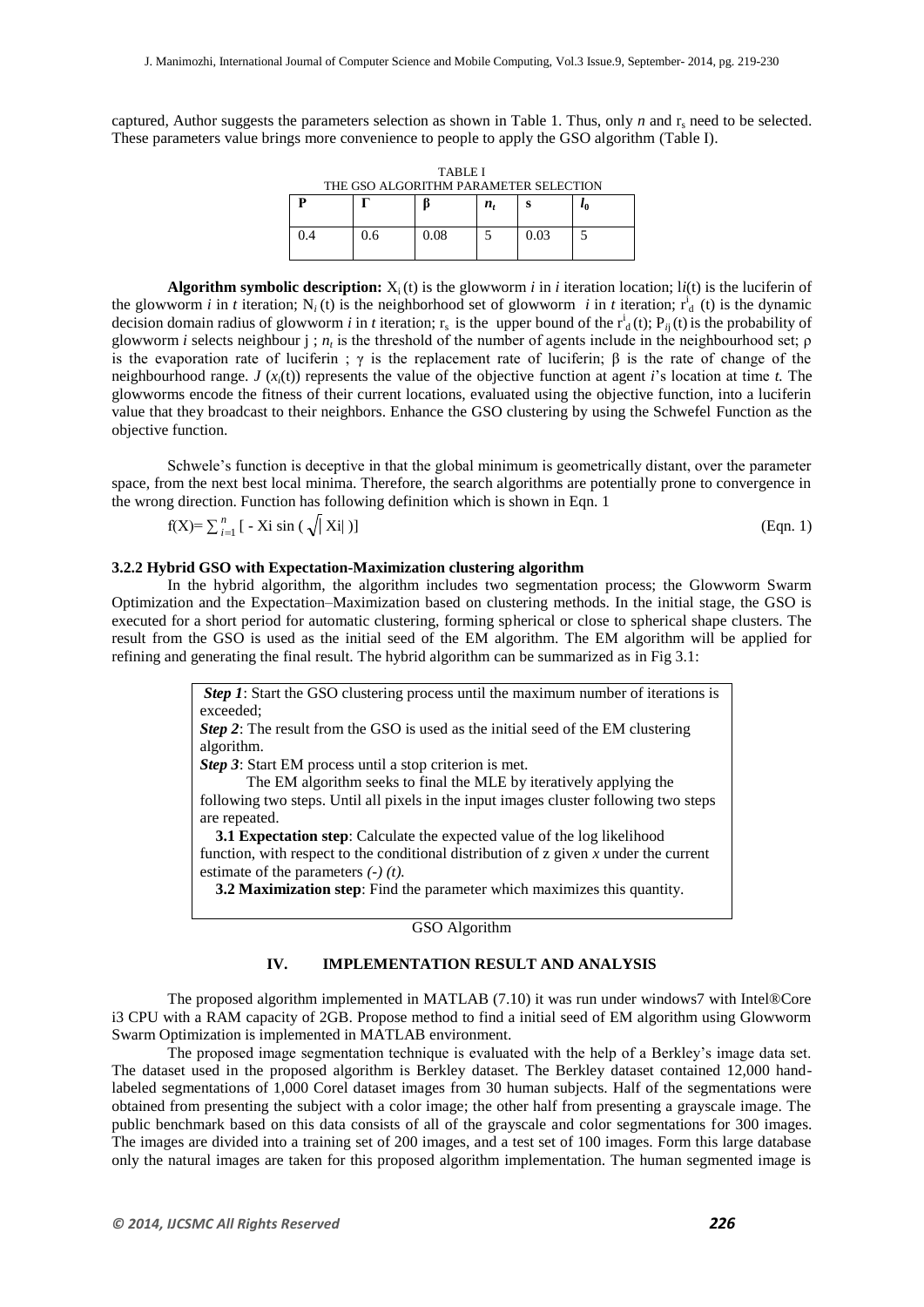used for comparison measurement. The resulting image is compared with the human segmented image for performance measurement.

The comparison is carried out with image segmentation using standard Expectation-Maximization, proposed Hybrid Glowworm Swarm Optimization with Expectation-Maximization. The result of segmented image is compared to the ground truth value of original image is shown in Fig 2, Fig 3, and Fig 4.



Fig 2 Input and Segmented image



Fig 3 Entropy and Invariant Image



Fig 4 Segmented and Shadow Free Image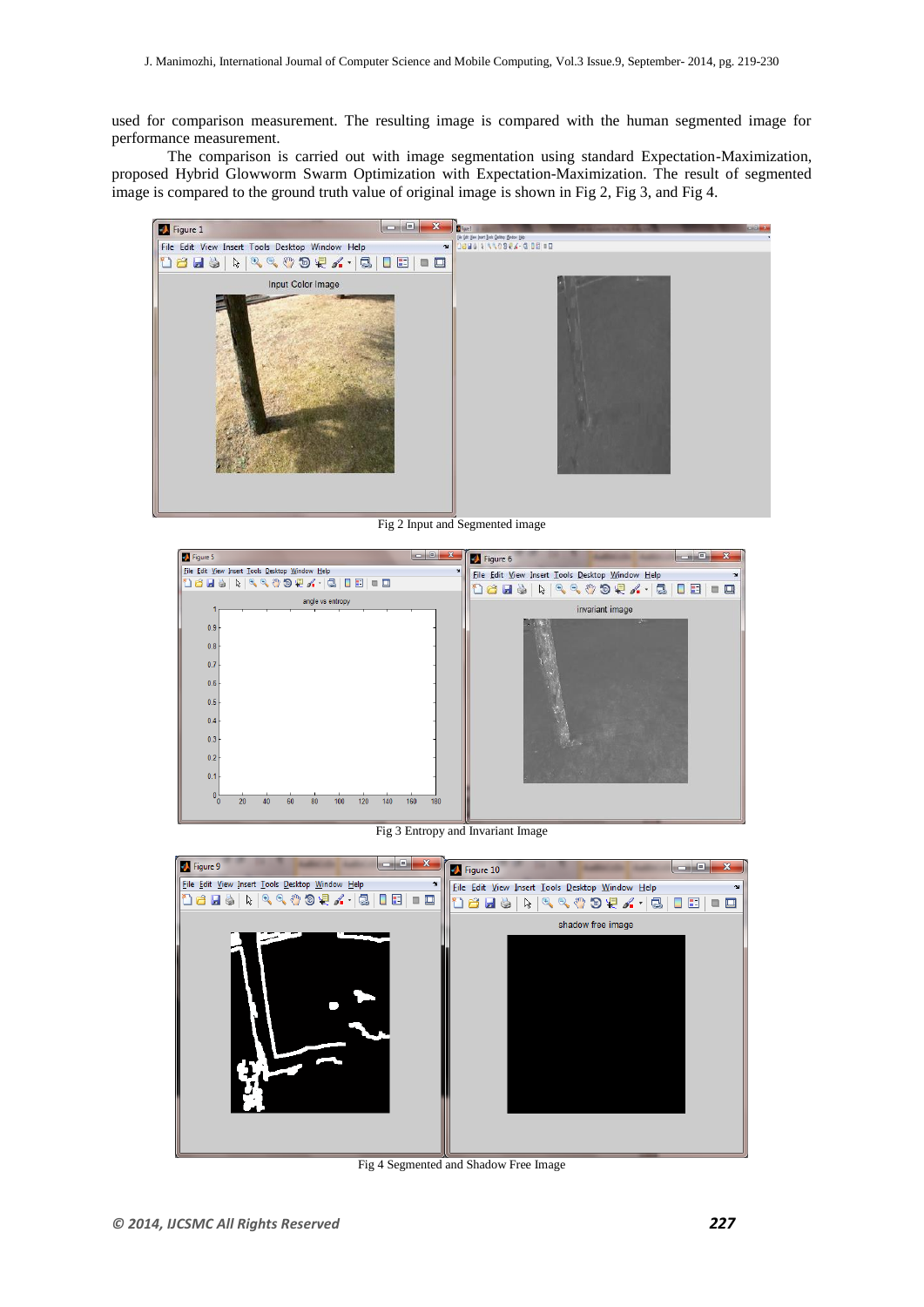#### **3.2.3 PERFORMANCE MEASUREMENT**

The performance of images segmentation is measured by rand index measure and GCE (Global consistency Error). The following measurement is given for one sample images.

#### **A. Global Consistency Error**

The first parameter used for evaluating the proposed segmentation technique is Global Consistency Error (GCE). This measure is a Region-based Segmentation Consistency which is computed to quantify the consistency among image segmentations of various granularities. Let S and S" be two segmentations as before. For a given point  $x_i$  (pixel), consider the classes (segments) that contain  $x_i$  in S and  $S_0$ . These sets are denoted in the form of pixels by C (S,  $x_i$ ) and C (S<sub>o</sub>,  $x_i$ ) respectively. The local refinement error (LRE) is then defined at point  $x_i$  as (Eqn. 2):

LRE (S, S', Xi = 
$$
\frac{|C(S, Xi) \setminus C(S', Xi)|}{|C(S, Xi)|}
$$
 (Eqn.2)

Global Consistency Error (GCE) forces all local refinements to be in the same direction and is defined as (Eqn.3):

$$
GCE (S, S') \frac{1}{N} min\{ \Sigma LRE(S, S', Xi), \Sigma LRE(S', S, Xi) \}
$$
 (Eqn.3)

In this formula S is a ground truth value of original image and S' is a segmentation result of original image. Pixel value of S and S' values compared to this measure.

# **B. The Probabilistic Rand Index (PRI)**

Rand Index is the function that converts the problem of comparing two partitions with possibly differing number of classes into a problem of computing pair wise label relationships. PRI counts the fraction of pairs of pixels whose labeling are consistent between the computed segmentation and the ground truth, averaging across multiple ground truth segmentations to account for scale variation in human perception. It is a measure that combines the desirable statistical properties of the Rand index with the ability to accommodate refinements appropriately. Since the latter property is relevant primarily when quantifying consistency of images segmentation results.

$$
PR(stets, \{sk\}) = \frac{1}{\begin{pmatrix} N \\ 2 \end{pmatrix}} \sum
$$
 (Eqn.4)

This measure (Eqn. 4) takes values in  $[0,1]$  – 0 when S and  $\{S1,S2,......, SK\}$  have no similarities and I when all segmentations are identical (i.e. when S consists of a single cluster and each segmentation in {S1, S2,…., SK} consists only of clusters containing single points, or Vice versa).

TABLE II

| PERFORMANCE MEASUREMENT OF INPUT IMAGES USING GMM-EM & GSO-EM |               |        |  |
|---------------------------------------------------------------|---------------|--------|--|
| Performance                                                   | Algorithm     |        |  |
|                                                               | <b>GMM-EM</b> | GSO-EM |  |
| Probabilistic                                                 |               |        |  |
| Rand Index                                                    | 0.9234        | 0.9716 |  |
| Global                                                        |               |        |  |
| Consistency                                                   | 0.0531        | 0.0514 |  |
| Error                                                         |               |        |  |

The Fig. 5 (Constructed from Table II) shows a performance measurement of PRI and GCE. The proposed approach is better results compare to existing methods.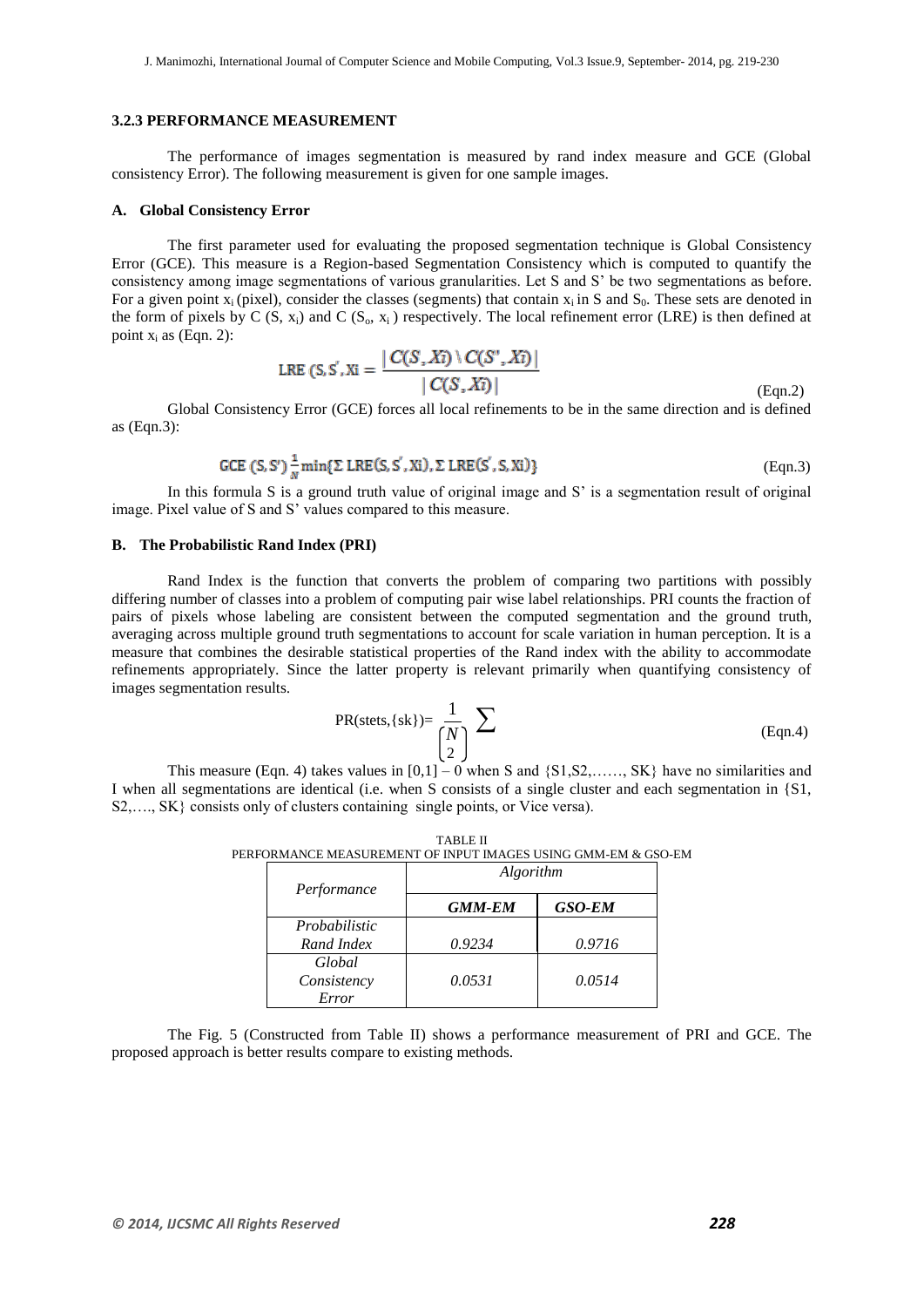

Fig.5 Performance Measurement of images using GMM-EM & GSO-EM

#### **V. CONCLUSION**

The EM (Expectation-Maximization) algorithm is a very popular model based clustering algorithm in many areas of application, in particular for clustering problems. GMM-EM algorithm may converge to a local maximum, depending on starting values. It is very sensitive to initialization. In order to eliminate local maxima problem of Gaussian Mixture Model-Expectation Maximization clustering algorithm, the idea of proposed method developed. Propose glowworm swarm optimization (GSO) instead of Gaussian Mixture Model. Hybrid glowworm swarm optimization (GSO) with Expectation-Maximization algorithm is shows a better result when compared to the GMM-EM. In future the image segmentation concept with glow worm is used to deskew the traffic image which is not in clear manner. The noise can be reduced with salt and pepper noise removal filter with Discrete wavelet Transform concept.

#### REFERENCES

- 1. P.J. Flynn, A.K. Jain, M.N. Murty, "Data Clustering: A Review" , ACM Computing Surveys, vol.31 no.3, pp. 264-323, 1999.
- 2. S. Anitha Elavarasi et al., "A Survey On Partition Clustering Algorithms", International Journal of Enterprise Computing and Business Systems, Vol. 1, January 2011
- 3. Wooyoung Kim, "Parallel Clustering Algorithms: Survey", 2009.
- 4. Mohamed Ali Mahjoub et al., "Image segmentation by adaptive distance based on EM algorithm", (IJACSA) International Journal of Advanced Computer Science and Applications, Special Issue on Image Processing and Analysis, pp. 19-26, 2009.
- 5. Y. Ramadevi et al., "Synergy between Object Recognition and image Segmentation", (IJCSE) International Journal on Computer Science and Engineering, Vol. 02,pp. 2767-2772,2010.
- 6. GAO Yan-Yu et al., "A Hierarchical Image Annotation Method Based on SVM and Semi-supervised EM", July 2010.
- 7. Mohammed A-Megeed Salem et al., "Resolution Mosaic EM Algorithm for Medical Image Segmentation" IEEE, 2009.
- 8. Xian-Bin Wen, Hua Zhang and Ze-Tao Jiang, "Multiscale Unsupervised Segmentation of SAR Imagery Using the Genetic Algorithm", Sensors, pp., 1704-1711, 2008.
- 9. Qinpei Zhao et al., "Random Swap EM algorithm for finite mixture models in image segmentation" IEEE, 2009.
- 10. Xuchao Li, Suxuan Bian, "A Kernel Fuzzy Clustering Algorithm with Spatial Constraint Based on Improved Expectation Maximization for Image Segmentation", IEEE,2009
- 11. Tao Song et al., "An Atlas Based Fuzzy Method for Putamen Detection in Anatomical MR Images", March 2007.
- 12. M.A, Balafar et al., "Edge-preserving Clustering Algorithms and Their Application for MRI Image Segmentation", Proceedings of the International MultiConference of Engineers and computer science, vol.1, 2010.
- 13. Iasonas Kokkinos, "Synergy between Object Recognition and Image Segmentation Using.
- 14. Expectation-Maximization Algorithm", IEEE,2009.
- 15. Wafa Boussellaa et al., "Enhanced Text Extraction from Arabic Degraded Document Images using EM Algorithm", IEEE2009.